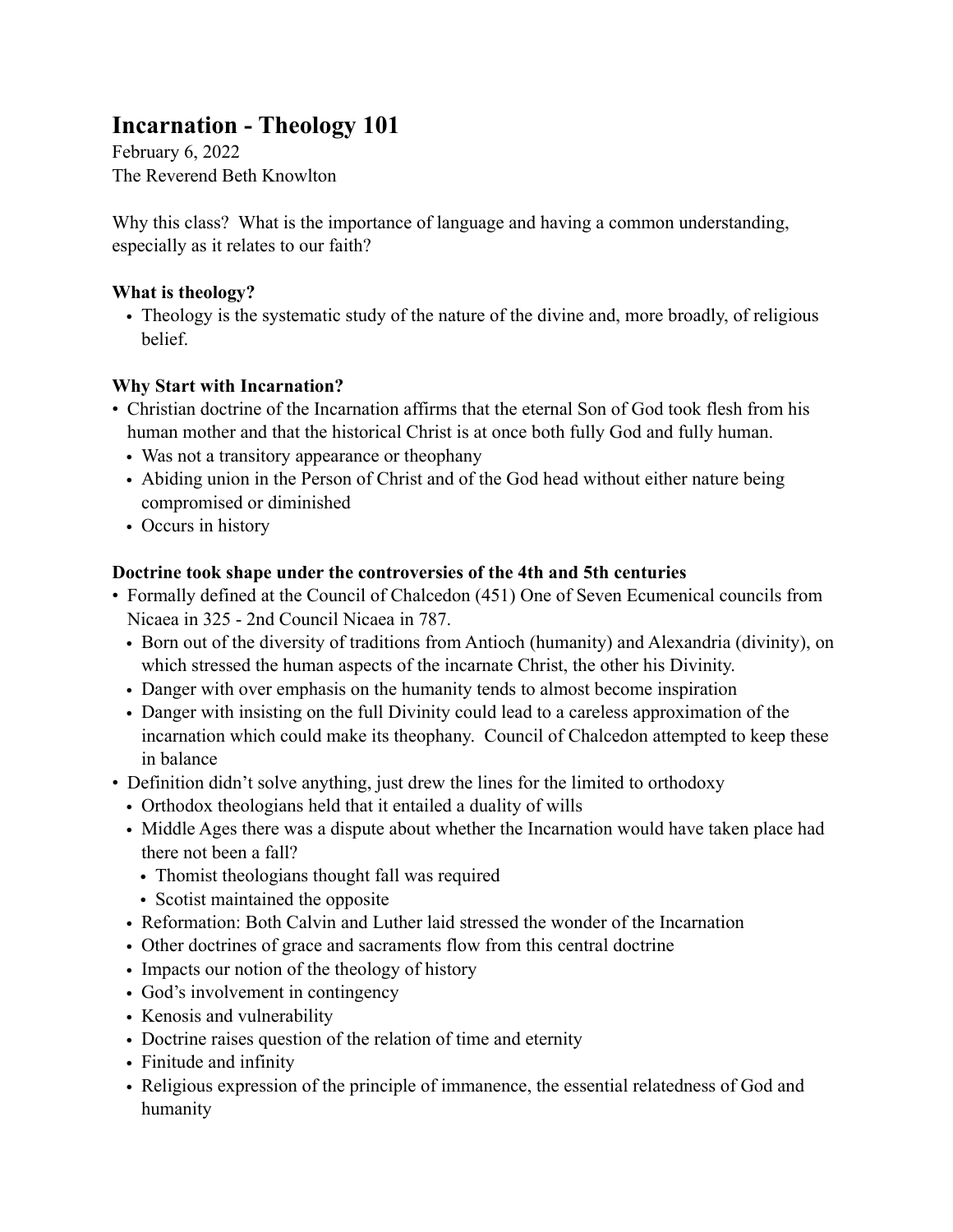• Incarnation vs Atonement. —- Christmas vs Easter People

#### **Biblical Roots:**

- How does the Christian Doctrine vary from Inspiration or the presence of the Spirit in Scriptures before Christ?
- Hebrew Scriptures saw Holy Wisdom as a Manifestation of God not separate
- Did Jesus see himself in this way?
- Doctrine of the Incarnation must be a consequence of the resurrection
- Did the earliest Christians see this as central to their identity? If not, why does it become more important?

#### **Incarnation Christology in Philippians 2:1-11**

If then there is any encouragement in Christ, any consolation from love, any sharing in the Spirit, any compassion and sympathy, 2make my joy complete: be of the same mind, having the same love, being in full accord and of one mind. 3Do nothing from selfish ambition or conceit, but in humility regard others as better than yourselves. 4Let each of you look not to your own interests, but to the interests of others. 5Let the same mind be in you that was in Christ Jesus,

6 who, though he was in the form of God, did not regard equality with God

as something to be exploited,

7 but emptied himself, taking the form of a slave, being born in human likeness.

And being found in human form,

- 8 he humbled himself and became obedient to the point of death even death on a cross.
- 9 Therefore God also highly exalted him and gave him the name that is above every name,
- 10 so that at the name of Jesus every knee should bend,
- in heaven and on earth and under the earth, 11 and every tongue should confess
- that Jesus Christ is Lord, to the glory of God the Father.

#### **Gospel of John:**

"In the beginning was the Word, and the Word was with God, and the Word was God. 2He was in the beginning with God. 3All things came into being through him, and without him not one thing came into being. What has come into being 4in him was life, and the life was the light of all people. 5The light shines in the darkness, and the darkness did not overcome it.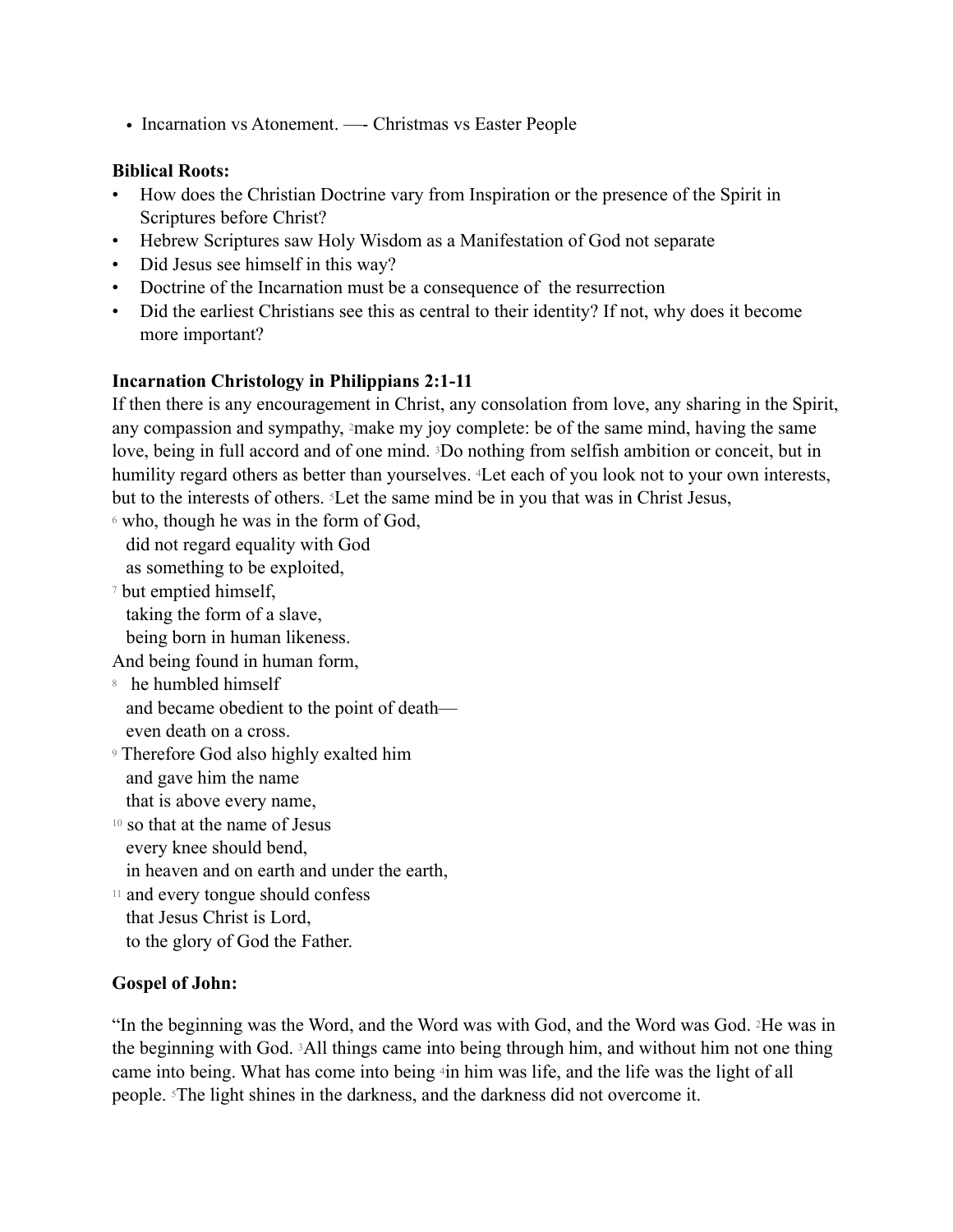6 There was a man sent from God, whose name was John. 7He came as a witness to testify to the light, so that all might believe through him. <sup>8</sup>He himself was not the light, but he came to testify to the light. 9The true light, which enlightens everyone, was coming into the world.

10 He was in the world, and the world came into being through him; yet the world did not know him. <sup>11</sup>He came to what was his own, and his own people did not accept him. <sup>12</sup>But to all who received him, who believed in his name, he gave power to become children of God, 13who were born, not of blood or of the will of the flesh or of the will of man, but of God.

14 And the Word became flesh and lived among us, and we have seen his glory, the glory as of a father's only son, full of grace and truth. 15(John testified to him and cried out, 'This was he of whom I said, "He who comes after me ranks ahead of me because he was before me." ') <sup>16</sup>From his fullness we have all received, grace upon grace. <sup>17</sup>The law indeed was given through Moses; grace and truth came through Jesus Christ. 18No one has ever seen God. It is God the only Son, who is close to the Father's heart, who has made him known."

• Ultimately a doctrine evolved when previous explanations seemed insufficient to describe what had happened in the revelation of God through Jesus

"Let us rejoice and give thanks, not only that we have become Christians, but that we have become Christ! Do you understand the enormous grace God has given us? Stand in awe and rejoice — We have become CHRIST!" St. Augustine of Hippo

#### **On the mystery of the Incarnation**

It's when we face for a moment the worst our kind can do, and shudder to know the taint in our own selves, that awe cracks the mind's shell and enters the heart: not to a flower, not to a dolphin, to no innocent form but to this creature vainly sure it and no other is god-like, God (out of compassion for our ugly failure to evolve) entrusts, as guest, as brother, the Word.

-Denise Levertov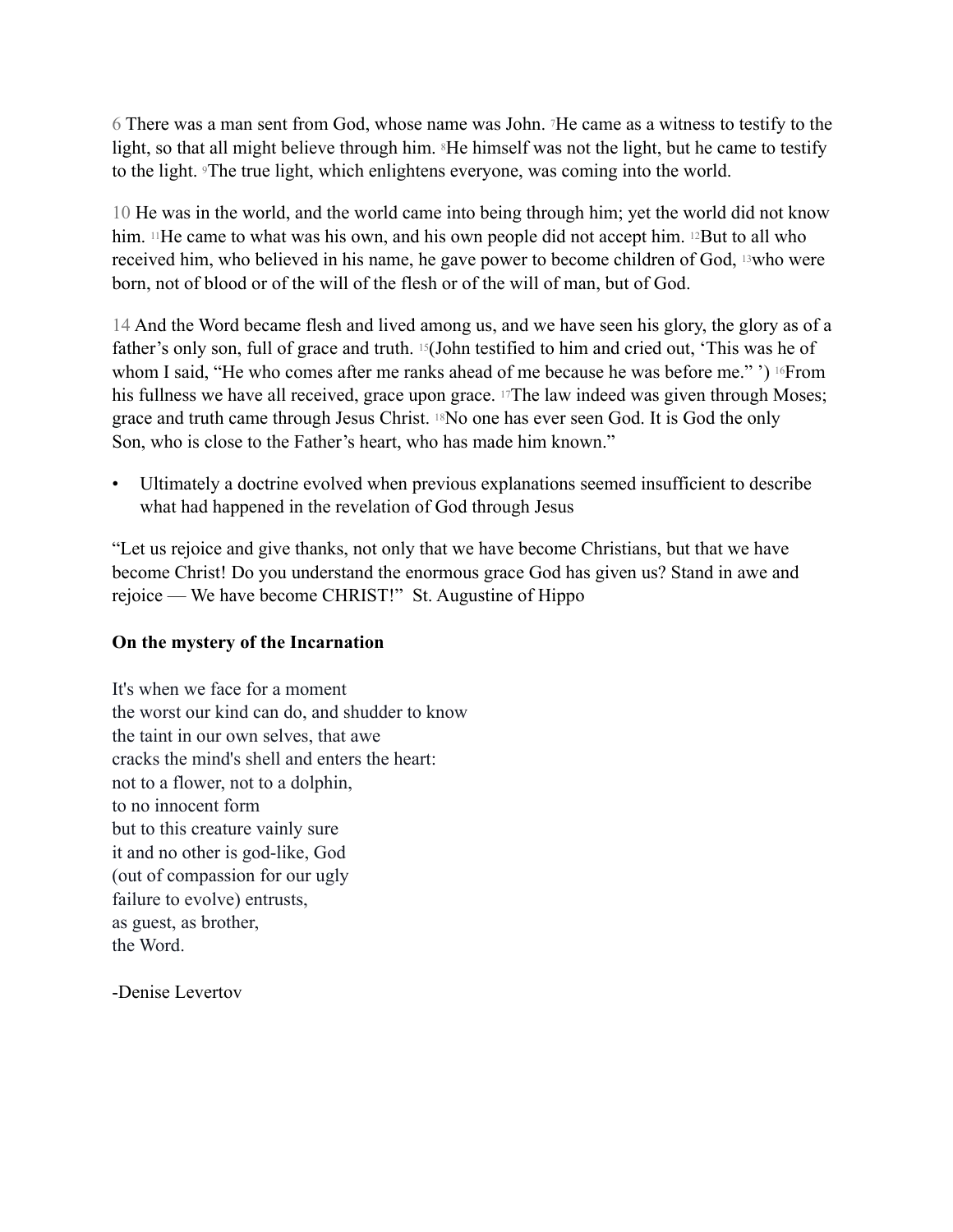#### **Before Jesus - Mary, the Protopriest of the New Covenant**

*Alla Renée Bozarth - one of the "Philadelphia Eleven," ordained in 1974*

Before Jesus was his mother.

Before supper in the upper room, breakfast in the barn.

Before the Passover Feast, a feeding trough. And here, the altar of Earth, fair linens of hay and seed.

Before his cry, her cry. Before his sweat of blood, her bleeding and tears. Before his offering, hers.

Before the breaking of bread and death, the breaking of her body in birth.

Before the offering of the cup, the offering of her breast. Before his blood, her blood.

And by her body and blood alone, his body and blood and whole human being.

The wise ones knelt to hear the woman's word in wonder.

Holding up her sacred child, her spark of God in the form of a babe, she said:

"Receive and let your hearts be healed and your lives be filled